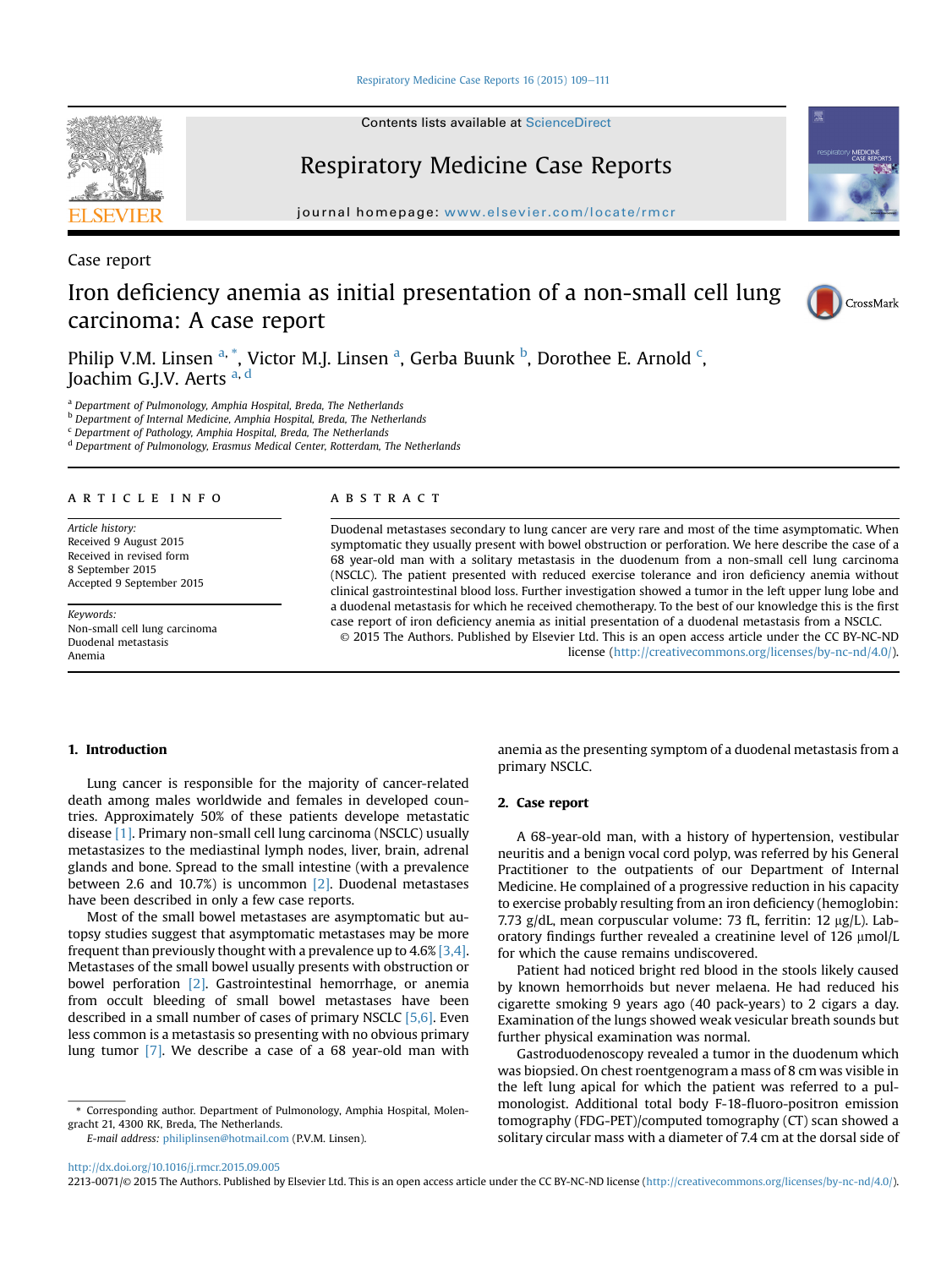

Fig. 1. Blanco-CT and FDG-PET/CT of the thorax showing a circular mass at the dorsal side of the left upper lobe with a diameter of 7.4 cm.

the left upper lobe (Fig. 1). There was also a circular process present in the duodenum (Fig. 2). There were no signs of lymph node, liver, bone or adrenal gland metastases. Shortly after the start of therapy magnetic resonance imaging (MRI) of the brain was performed which shows signs of small ischemic events but no clear metastases.

Histopathological study of CT guided perthoracal needle biopsy of the tumoral process in the left upper lung showed a poorly differentiated adenocarcinoma [\(Fig. 3A](#page-2-0)). Immunohistochemical analysis revealed the tumor cells to be positive for cytokeratin 7 and thyroid transcription factor 1 (TTF-1). There was also nuclear expression in the P53 gene which strongly supported the diagnosis of a poorly differentiated adenocarcinoma. Cytokeratin 20, CDX2, P63, S-100 and PSA proved negative.

The histopathological outcomes of the duodenum biopsy matched the NSCLC ([Fig. 3](#page-2-0)B). Immunohistochemical analysis was positive for cytokeratin 7, TTF-1 and CEA. Cytokeratin 20, CDX2 and PSA proved negative. Thus the immunohistochemical profile too, was comparable with that of the lung tumor, allowing the conclusion to be drawn that the duodenal lesion was a metastatis of the primary NSCLC. Additional molecular diagnostics of the NSCLC revealed the tumor was pan-negative.

In conclusion this patient had a pT3N0M1b NSCLC. Induction chemotherapy consisted of Carboplatin and Pemetrexed in a 3 week cycle. Carboplatin was chosen because of the reduced kidney function. The patient will receive 2 such cycles after which evaluation by CT will take place. If response is adequate, resection of both tumors will be planed.

# 3. Discussion

Patients diagnosed with metastases in the small bowel from primary lung cancer are usually asymptomatic [\[4\].](#page-2-0) Primary NSCLC with undiagnosed small bowel metastasis presents typically with small bowel obstruction or perforation. In most cases rapid tumor growth leads to obstruction, however central tumor necrosis seems more likely to result in perforation  $[4]$ . To the best of our knowledge this is the first case report of a duodenal metastasis from an undiagnosed primary NSCLC presenting as iron deficiency anemia.

Solitary small bowel metastases of NSCLC are rare. The jejunum (followed by the ileum), seems to be the most common small bowel location in the reported cases [\[8\]](#page-2-0). Early diagnosis and treatment of small bowel metastases are difficult because symptoms are absent or vague. Screening for small bowel metastases using CT of the abdomen has a low sensitivity. The use of total-body FDG-PET/CT for staging of lung cancer might increase the detection of gastrointestinal metastases [\[9\].](#page-2-0) Recent studies discuss the role of FDG-PET/CT in detecting gastrointestinal metastases from  $-$  for example  $-$  lung cancer  $[10]$ . At present there is insufficient knowledge about sensitivity and specificity of FDG-PET/CT data to aid diagnose of small bowel metastases.

All NSCLC tumor cell types can produce small intestinal metastases. Adenocarcinoma, large cell carcinoma and squamous cell carcinoma are suggested to be the most common [\[5\]](#page-2-0). Although the formation of gastrointestinal metastases is commonly considered to be hematogenous, the precise way these metastases form remains to be determined. Some studies document cancer cells filling the lymphatic vessels of the intestine  $[11]$ . These cases suggested a lymphatic route for formation of solitary small bowel metastases.

According to McNeill et al. all his patients with lung cancer and small bowel metastases had metastases in other organs including the more common adrenal gland, liver and kidney [\[12\].](#page-2-0) This could indicated that small bowel metastases are a late symptom of lung cancer and may be a indicator of poor prognosis for metastasized lung cancer.

Most patients described in the literature with small bowel metastasis from NSCLC, underwent surgical resection of the small bowel process or the affected part of the bowel because of lifethreatening complications such as perforation. Fifty-seven case reports and three retrospective studies included by Di et al. showed



Fig. 2. Blanco-CT and FGD-PET/CT of the abdomen showing a solitary mass in the duodenum.